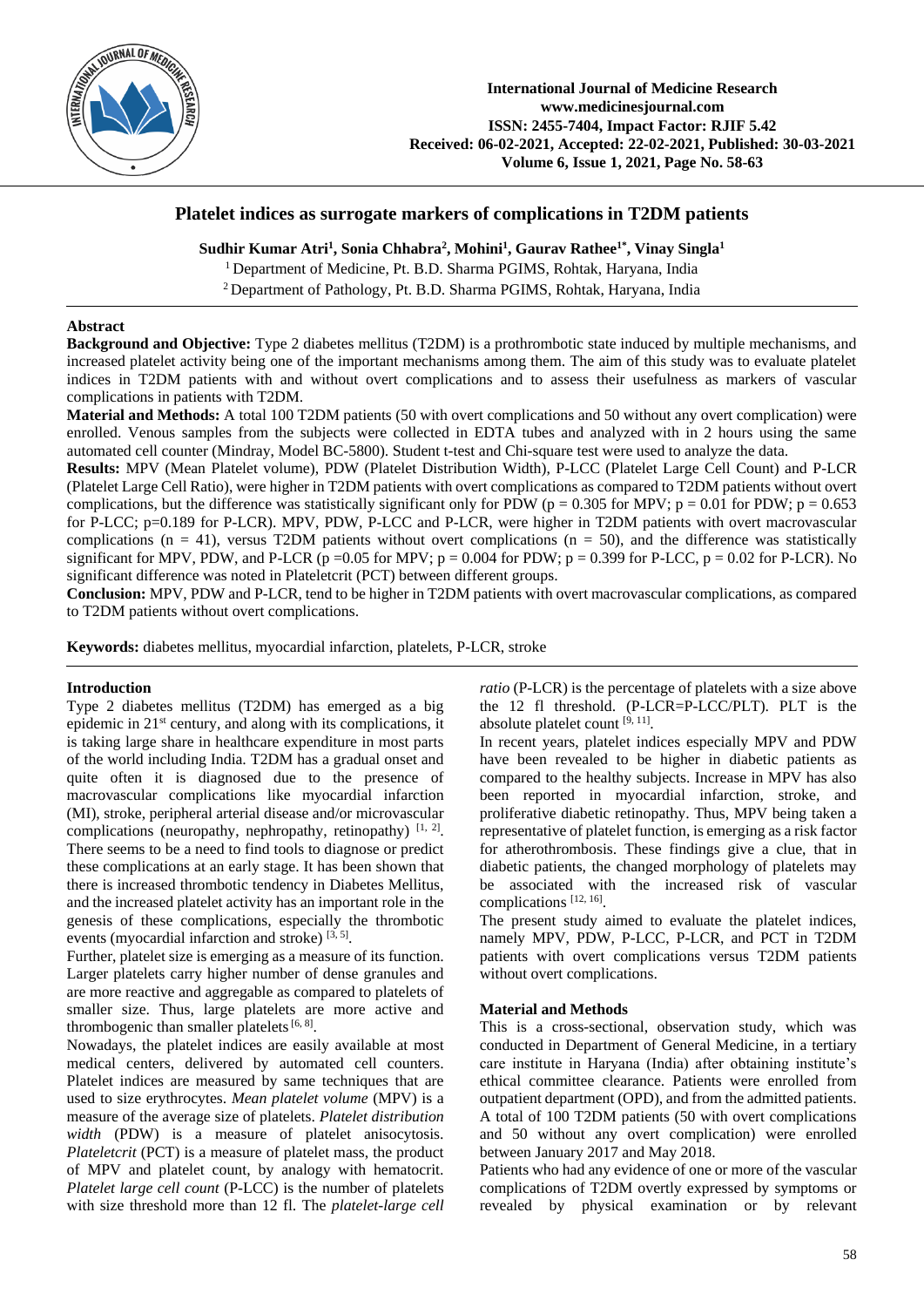investigations, were included in the complicated group. Three macrovascular complications (coronary artery disease, cerebrovascular disease and peripheral artery disease) and three microvascular complications were specifically considered. Patients who have had acute coronary syndrome (Unstable angina, STEMI, or NSTEMI) in past were considered to have coronary artery disease, in addition to those who have been diagnosed based on coronary angiography. Patients who have been clinically diagnosed stroke, were considered to have cerebrovascular disease, irrespective of whether ischemic or hemorrhagic. Peripheral arterial disease was diagnosed based on CT or MR angiography. Retinopathy was diagnosed based on fundoscopic examination. Nephropathy was diagnosed on basis of microalbuminuria and/or azotemia. Neuropathy was diagnosed based on clinical history and examination. Patients who had no evidence of any of these vascular complications of T2DM, were included in the uncomplicated group.

At the time of enrollment, after taking informed consent each patient was interviewed in detail, especially information was recorded regarding symptoms, duration of disease, and presence or absence of any overt complications of diabetes. Specific history of exertional angina/breathlessness, weakness/numbness and claudication was asked to rule out coronary artery disease, cerebrovascular disease and peripheral artery disease (PAD), respectively. Other relevant history was taken, and other comorbid conditions were recorded. Height, weight and body mass index (BMI) were noted in all patients. Vitals were recorded including the systolic and diastolic blood pressure (SBP and DBP). Detailed physical examination was done, especially to look for signs of complications related to diabetes. Nervous system examination was done, especially to rule out any evidence of central nervous system (CNS) deficit or peripheral neuropathy. Fundus examination was done in all the patients to look for any evidence of diabetes related retinopathy.

All the patients were tested for Blood glucose levels (Fasting and Postprandial), and Glycated Hemoglobin (HbA1c) levels, to check the status of glycemic control. ECG was done in all patients to rule out any evidence of ischemic heart disease. Renal function tests and urine analysis were done in all patients to look for any evidence of microalbuminuria or azotemia. Liver function tests, Ultrasound abdomen and Chest X-ray postero-anterior (CXR-PA) view were done in all patients, to look for any obvious pathology, especially malignancy. Other specific investigations were recorded in relevant cases, e.g. CPK-MB (in MI patients), and CT Head / MRI Brain (in stroke patients).

Age below 25 years and above 75 years with pre-existing psychiatric illness, morbid patients, patients not giving consent, neither speak English, nor Hindi language and any condition which precluded the patients from participating in this study like pregnancy, malignancy, and drug abuse were excluded.

Venous samples from the subjects were taken and collected in EDTA tubes. Samples were analyzed for complete blood count, within 2 hours of collection, using the same automated cell counter (Mindray, Model BC-5800) installed in the Department of Pathology, Pt. B.D. Sharma PGIMS, Rohtak. Complete Blood Count report included, Mean Platelet Volume (MPV), Platelet Distribution Width (PDW), Plateletcrit (PCT), Platelet-Large Cell Count (P-LCC), and Platelet-Large Cell Ratio (P-LCR) in addition to Total

leucocyte count, Absolute neutrophil count, Absolute Lymphocyte count, Absolute monocyte count, Absolute eosinophils count, Absolute basophils count, Neutrophils %, Lymphocyte %, Monocyte %, Eosinophils %, Basophils %, RBC count, Hemoglobin (Hb), Hematocrit (Hct), Mean Corpuscular Volume (MCV), Mean Corpuscular Haemoglobin (MCH), Mean Corpuscular Haemoglobin Concentration (MCHC), RBC distribution width (RDW) – CV, RBC distribution width (RDW) – SD, and Platelet Count (PLT).

## **Statistical analysis**

At the end of the study, the data was collected, compiled and analyzed by using Student t-test and Chi-square test. Data and results were expressed as mean ± SD (Standard Deviation). Pearson's coefficient of correlation was used for correlation of various indices (r value). A p value of  $< 0.05$  was considered significant.

# **Results**

T2DM patients with overt complications were comparatively elder as compared to the T2DM patients without overt complication ( $p = 0.01$ ). In both groups, maximum number of patients were in the 5th and 6th decades of their life. The mean duration of disease was more in T2DM patients with overt complications as compared to T2DM patients without overt complications ( $p = 0.02$ ). The RBC count was slightly low in T2DM patients with overt complications as compared to the T2DM patients without overt complications ( $p =$ 0.009), although the hematocrit and hemoglobin levels were comparable in the two groups. Both the groups were statistically comparable in terms of sex distribution, family history of T2DM, weight, height, BMI, systolic and diastolic blood pressure, fasting and post prandial blood glucose levels, HbA1c levels, leucocyte counts, hematocrit (HCT), platelet count (PLT), and plateletcrit (PCT). The baseline characteristics of the study population are depicted in table 1. MPV, PDW, P-LCC and P-LCR were higher in T2DM patients with overt complications as compared to the T2DM patients without overt complications, but the difference was statistically significant only for the PDW. ( $p = 0.305$  for MPV;  $p = 0.01$  for PDW;  $p = 0.653$  for P-LCC;  $p=0.189$  for P-LCR). No significant difference was noted in the PCT between the two groups ( $p = 0.856$ ). Various platelet indices observed in the two groups are shown in table 2.

Out of the 50 patients of T2DM with overt complications, 41 patients were having overt macrovascular complications. Out of these 41 patients, 7 patients were also having microvascular complications, in addition to the macrovascular complications. Among these 41 T2DM patients with macrovascular complications, 29 patients were having coronary artery disease, 9 patients were having cerebrovascular disease, 2 patients were having both coronary artery disease as well as cerebrovascular disease, 1 patient was having peripheral arterial disease. The other 9 patients out of the 50 patients of T2DM with overt complications, were having overt microvascular complications only. Out of these 9 patients, 3 patients were having diabetic neuropathy, 3 patients were having diabetic nephropathy, 1 patient was having diabetic retinopathy, 1 patient was having retinopathy and neuropathy, and 1 patient was having diabetic triopathy.

Table 3 and figure 1 depicts the values of platelet indices in T2DM patients with overt macrovascular complications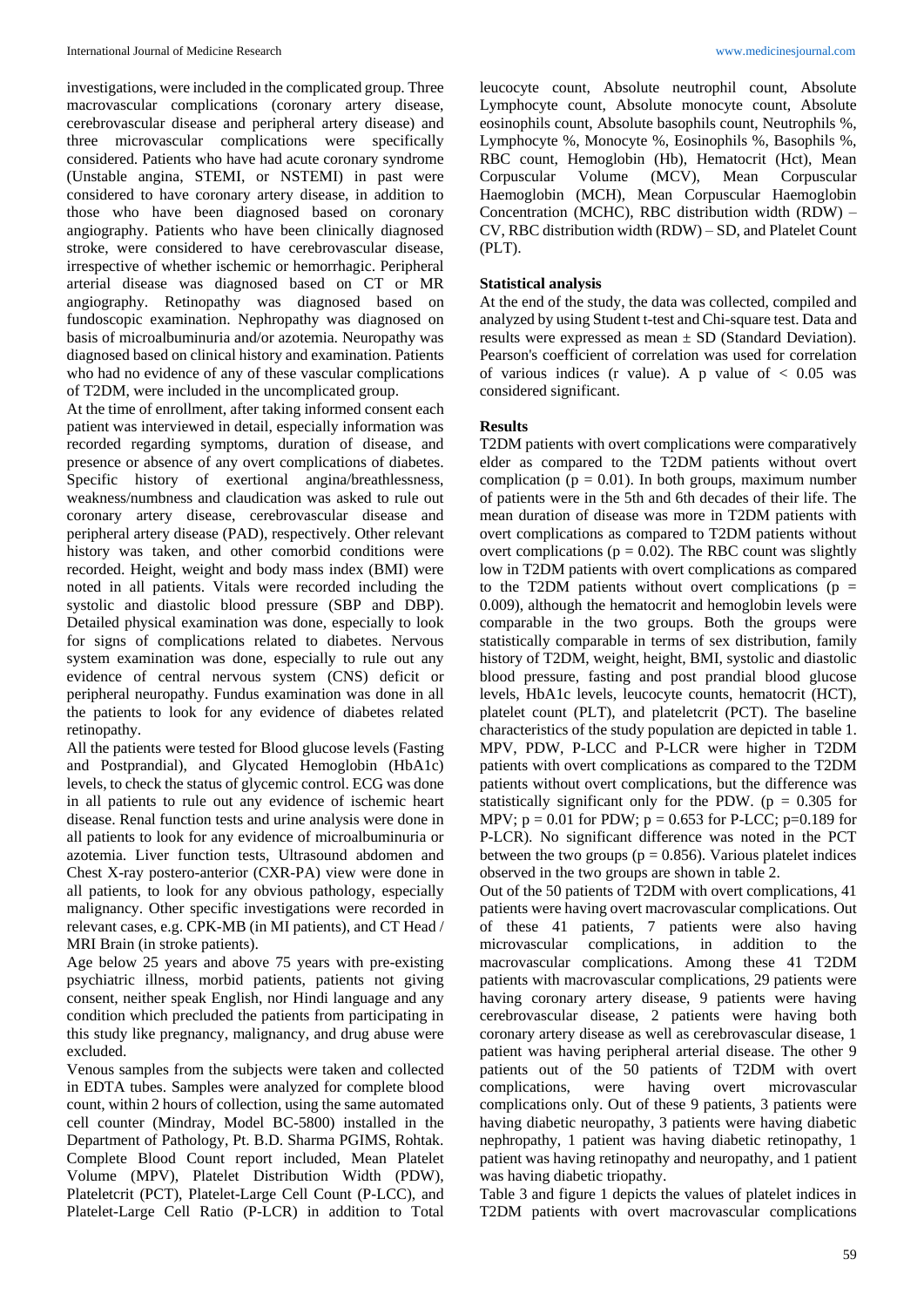versus T2DM patients without overt complications. MPV, PDW, P-LCC and P-LCR, were higher in T2DM patients with overt macrovascular complications ( $n = 41$ ), versus T2DM patients without overt complications ( $n = 50$ ), and the difference was statistically significant for MPV, PDW, and P-LCR ( $p = 0.05$  for MPV;  $p = 0.004$  for PDW;  $p = 0.399$  for P-LCC,  $p = 0.02$  for P-LCR). No significant difference was noted in PCT between the two groups.

Table 4 depicts the values of platelet indices in T2DM patients with overt microvascular complications versus T2DM patients without overt complications. MPV and PLCR were low in T2DM patients with microvascular complications as compared to T2DM patients without overt complications (p value  $= 0.01$  and 0.05 respectively). No significant difference was noted in PDW, PCT P-LCC between the two groups.

There was no correlation noted between HbA1c and any of the platelet indices ( $p > 0.05$ ). There was no correlation noted between duration of disease and any of the platelet indices (p > 0.05). PDW and PLCR were found to be positively correlated with MPV which was statistically significant with p value of < 0.01. PCT and PLT were found to be negatively correlated with MPV which was statistically significant (p < 0.01). Table 5 shows correlation of MPV with various indices of total study population irrespective of their complication status.

| <b>Table 1:</b> Baseline characteristics of the patients. |
|-----------------------------------------------------------|
|-----------------------------------------------------------|

| <b>Characteristic</b>                                        | <b>T2DM</b> with overt complication<br>$(n=50)$ | <b>T2DM</b> without overt complication<br>$(n = 50)$ | P value |  |
|--------------------------------------------------------------|-------------------------------------------------|------------------------------------------------------|---------|--|
| Mean $Age - years$                                           | $60.3 \pm 8.64$                                 | $55.14 \pm 11.80$                                    | 0.01    |  |
| Male sex – no. $(\%)$                                        | 28 (56%)                                        | 27 (54%)                                             | 0.840   |  |
| Family history of $T2DM - no.$ (%)                           | 22 (44%)                                        | 14 (28%)                                             | 0.09    |  |
| Duration of disease – years                                  | $7.0 \pm 6.21$                                  | $4.57 \pm 4.48$                                      | 0.02    |  |
| $Weight - kg$                                                | $64.14 \pm 11.86$                               | $65.06 \pm 10.71$                                    | 0.685   |  |
| $Height - ft$                                                | $5.42 \pm 0.30$                                 | $5.42 \pm 0.26$                                      |         |  |
| $BMI - Kg/m2$                                                | $21.79 \pm 3.72$                                | $22.08 \pm 3.20$                                     | 0.680   |  |
| Systolic $BP - mmHg$                                         | $-129.02 \pm 16.68$                             | $130 \pm 16.55$                                      | .0.770  |  |
| Diastolic $BP - mmHg$                                        | $81.51 \pm 11.11$                               | $80.72 \pm 12.03$                                    | 0.735   |  |
| Fasting blood sugar - mg/dl                                  | $180.72 \pm 50.63$                              | $167.42 \pm 46.03$                                   | 0.172   |  |
| Postprandial blood sugar - mg/dl                             | $215.3 \pm 52.38$                               | 211.58±49.06                                         | 0.714   |  |
| $HbA1c - %$                                                  | $.8.52 \pm 0.97$                                | $8.36 \pm 1.032$                                     | .0.351  |  |
| Total leucocyte count - 10 <sup>9</sup> /l                   | $9.14 \pm 3.65$                                 | $9.62 \pm 3.52$                                      | 0.502   |  |
| RBC count - $10^{12}/1$                                      | $4.17 \pm 0.82$                                 | $4.56 \pm 0.66$                                      | 0.009   |  |
| Hematocrit (Hct) - %                                         | $37.73 \pm 6.62$                                | $39.83 \pm 5.89$                                     | 0.09    |  |
| Platelet count (PLT) - $10^9/1$                              | $229.84 \pm 138.41$                             | $235.94 \pm 85.28$                                   | 0.791   |  |
| * Plus-minus values are means $\pm SD$ (standard deviation). |                                                 |                                                      |         |  |

**Table 2:** Platelet indices in T2DM patients with overt complications vs T2DM patients without overt complications

| <b>Parameters</b>                                                                      | <b>T2DM</b> patients with overt complications<br>$(n = 50)$ | <b>T2DM</b> patients without overt complications<br>$(n = 50)$ | P value |  |
|----------------------------------------------------------------------------------------|-------------------------------------------------------------|----------------------------------------------------------------|---------|--|
| MPV(f)                                                                                 | $10.12 + 1.71$                                              | $9.79 \pm 1.43$                                                | 0.305   |  |
| PDW(fl)                                                                                | $16.83 \pm 0.75$                                            | $16.47 \pm 0.62$                                               | 0.01    |  |
| PCT(%)                                                                                 | $0.22 + 0.11$                                               | $0.22 + 0.06$                                                  | 0.856   |  |
| P-LCC $(10^9/L)$                                                                       | $85.88 \pm 47.92$                                           | $82.44 \pm 25.05$                                              | 0.653   |  |
| P-LCR $(\%)$                                                                           | $41.08 + 14.33$                                             | $37.57 \pm 12.18$                                              | 0.189   |  |
| <b>Note:</b> Plus, minus values are mean $+$ SD (standard deviation); n – sample size. |                                                             |                                                                |         |  |

**Table 3:** Platelet indices in T2DM patients with overt macrovascular complications vs T2DM patients without overt complications

| <b>Parameters</b>                                                                      | T2DM patients with overt macrovascular complications<br>$(n = 41)$ | <b>T2DM</b> patients without overt complications<br>$(n = 50)$ | P value |  |  |
|----------------------------------------------------------------------------------------|--------------------------------------------------------------------|----------------------------------------------------------------|---------|--|--|
| MPV(f)                                                                                 | $10.43 \pm 1.68$                                                   | $9.79 + 1.43$                                                  | 0.05    |  |  |
| PDW (fl)                                                                               | $16.90 \pm 0.78$                                                   | $16.47 \pm 0.62$                                               | 0.004   |  |  |
| PCT(%)                                                                                 | $0.222+0.119$                                                      | $0.22+0.06$                                                    |         |  |  |
| $P-LCC(109/L)$                                                                         | $89.39 \pm 51.13$                                                  | $82.44 \pm 25.05$                                              | 0.399   |  |  |
| P-LCR $(\%)$                                                                           | $43.75 + 13.99$                                                    | $37.57 \pm 12.18$                                              | 0.02    |  |  |
| <b>Note:</b> Plus, minus values are mean $+$ SD (standard deviation); n – sample size. |                                                                    |                                                                |         |  |  |

**Table 4:** Platelet indices in T2DM patients with overt microvascular complications vs T2DM patients without overt complications.

| <b>Parameters</b>                                                                      | T2DM patients with overt microvascular complications T2DM patients without overt complications P value<br>$(n=9)$ | $(n-50)$          |       |  |  |
|----------------------------------------------------------------------------------------|-------------------------------------------------------------------------------------------------------------------|-------------------|-------|--|--|
| MPV(f)                                                                                 | $8.7 + 1.03$                                                                                                      | $9.79 \pm 1.43$   | 0.03  |  |  |
| PDW(f)                                                                                 | $16.47 + 0.486$                                                                                                   | $16.47 \pm 0.62$  |       |  |  |
| PCT(%)                                                                                 | $0.213 + 0.055$                                                                                                   | $0.22+0.06$       | 0.639 |  |  |
| P-LCC $(10^9/L)$                                                                       | $69.88 \pm 25.31$                                                                                                 | $82.44 \pm 25.05$ | 0.172 |  |  |
| P-LCR $(\%)$                                                                           | $28.9 + 8.74$                                                                                                     | $37.57 \pm 12.18$ | 0.04  |  |  |
| <b>Note:</b> Plus, minus values are mean $+$ SD (standard deviation); n – sample size. |                                                                                                                   |                   |       |  |  |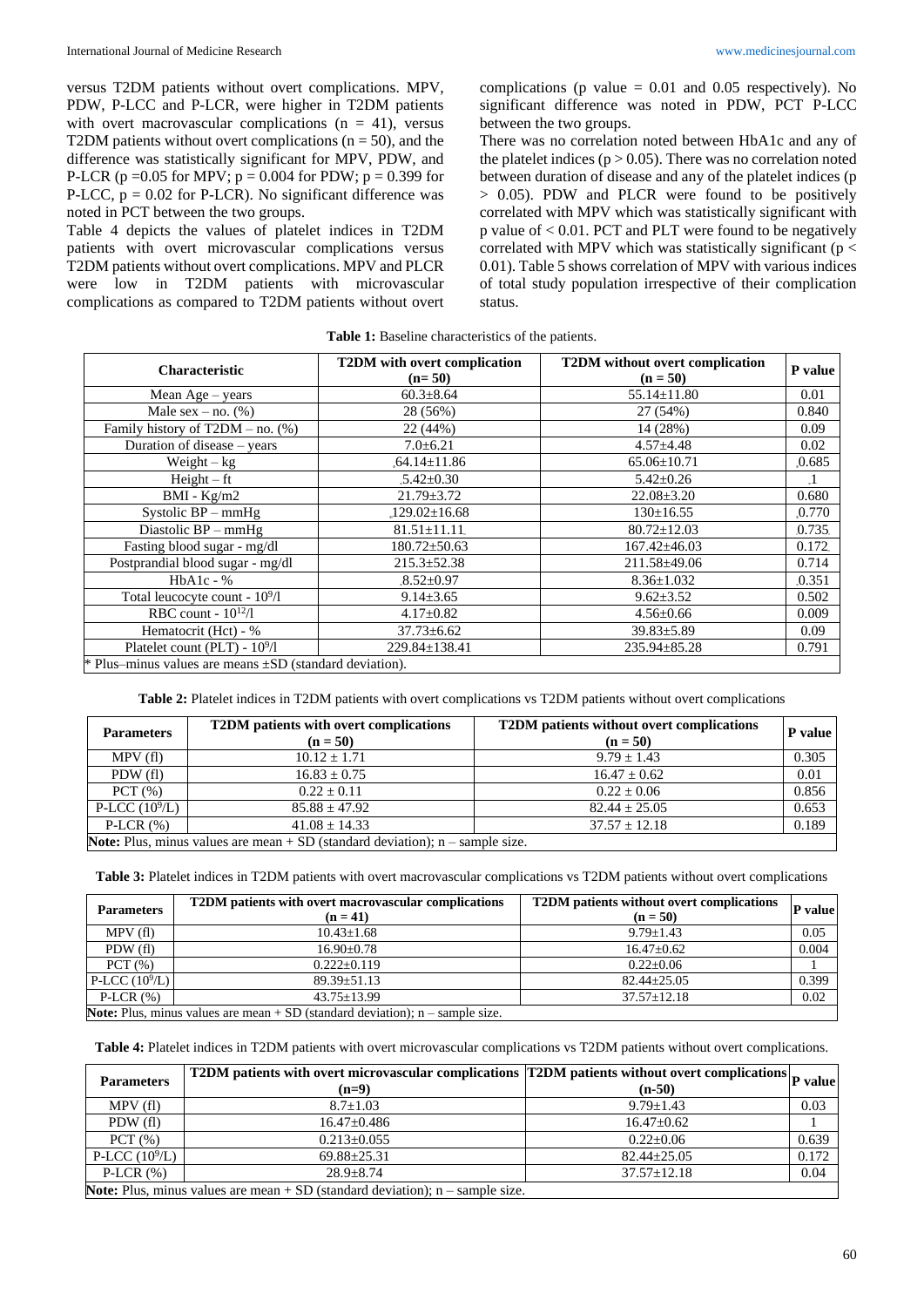|  |  |  |  |  |  |  |  | Table 5: Correlation of MPV with various indices of total study population. |
|--|--|--|--|--|--|--|--|-----------------------------------------------------------------------------|
|--|--|--|--|--|--|--|--|-----------------------------------------------------------------------------|

| <b>Parameters</b> | Pearson's coefficient of correlation (r value) | P value |
|-------------------|------------------------------------------------|---------|
| PDW (fl)          | 0.512                                          | 0.000   |
| PCT(%)            | $-0.2464$                                      | 0.013   |
| P-LCC $(10^9/L)$  | 0.1795                                         | 0.074   |
| P-LCR $(\%)$      | 0.985                                          | 0.000   |
| PLT $(10^9/L)$    | $-0.530$                                       | 0.000   |



**Fig 1:** Platelet indices in T2DM patients with macrovascular complications vs T2DM patients without overt complications.

#### **Discussion**

In this study we observed that only PDW was significantly high in T2DM patients with overt complications as compared to T2DM patients without overt complications ( $p = 0.01$ ). This is similar to findings of Jindal *et al* who reported significantly high PDW in diabetic patients with complications in comparison to diabetic patients without complications [6].

On subgroup analysis, we noted that MPV, PDW, and PLCR, were high in T2DM patients with overt macrovascular complications ( $n = 41$ ), when compared to T2DM patients without complications ( $n = 50$ ) ( $p = 0.05$  for MPV;  $p = 0.004$ for PDW;  $p = 0.02$  for P-LCR). Majority of patients in this group were having coronary artery disease and/or cerebrovascular disease, and have had suffered MI or stroke in past.

Khandekar *et al* have observed in their study that mean platelet volume (MPV) and platelet large cell ratio (P-LCR) were higher in patients with stable coronary artery disease (CAD) as compared to healthy persons [17] . Similarly, among acute coronary syndrome (ACS) patients, the platelet volume indices were shown to be higher in cases of myocardial infarction than in unstable coronary artery disease (CAD) [18]. A recent study has also suggested that high MPV and PLCR values may be used as prognostic markers in coronary artery disease and myocardial infarction<sup>[19]</sup>Rechcinski *et al* in their study found that MPV, PDW and P-LCR are strong indicators of unfavorable prognosis in post MI patients who had undergone primary percutaneous coronary intervention. They asserted that PDW and P-LCR are even more stronger

indicators of prognosis than MPV. They found that PDW is an independent risk factor for recurrent MI and mortality.<sup>11</sup> There are reports published in literature, which suggests that larger platelets are found in circulation in post MI patients  $[12, 12]$ 20, 21] . It has been reasoned that it is because of stimulation of bone marrow for increased thrombocytopoiesis, in response to consumption of platelets in the thrombotic event in coronaries [22] .

Bath *et al* found in their prospective analysis, That higher MPV correlates with higher risk of stroke in patients who have had an ischemic stroke or transient ischemic attack [5].

In our study, we observed that T2DM patients with macrovascular complications were on antiplatelet therapy, even then the platelet indices were high in these patients as compared to T2DM patients without complications. This is in concordance with the studies which have reported high platelet aspirin resistance in diabetic patients, and therefore have suggested higher aspirin doses in diabetic patients to overcome this resistance [23].

On the other hand, we didn't observe any increase in MPV, PDW, P-LCC, and P-LCR in T2DM patients with microvascular complications (n= 9), as compared to T2DM patients without overt complications (n=50). Rather, MPV and PLCR were found to be low in T2DM patients with microvascular complications as compared to patients without any complications ( $p$  value  $= 0.01$  and 0.05 respectively). As the sample size was too small to make an inference, our findings are not able to verify or refute the findings of Jindal *et al* [16] and Buch *et al* [24] who observed high MPV and PDW in diabetes mellitus patients with microvascular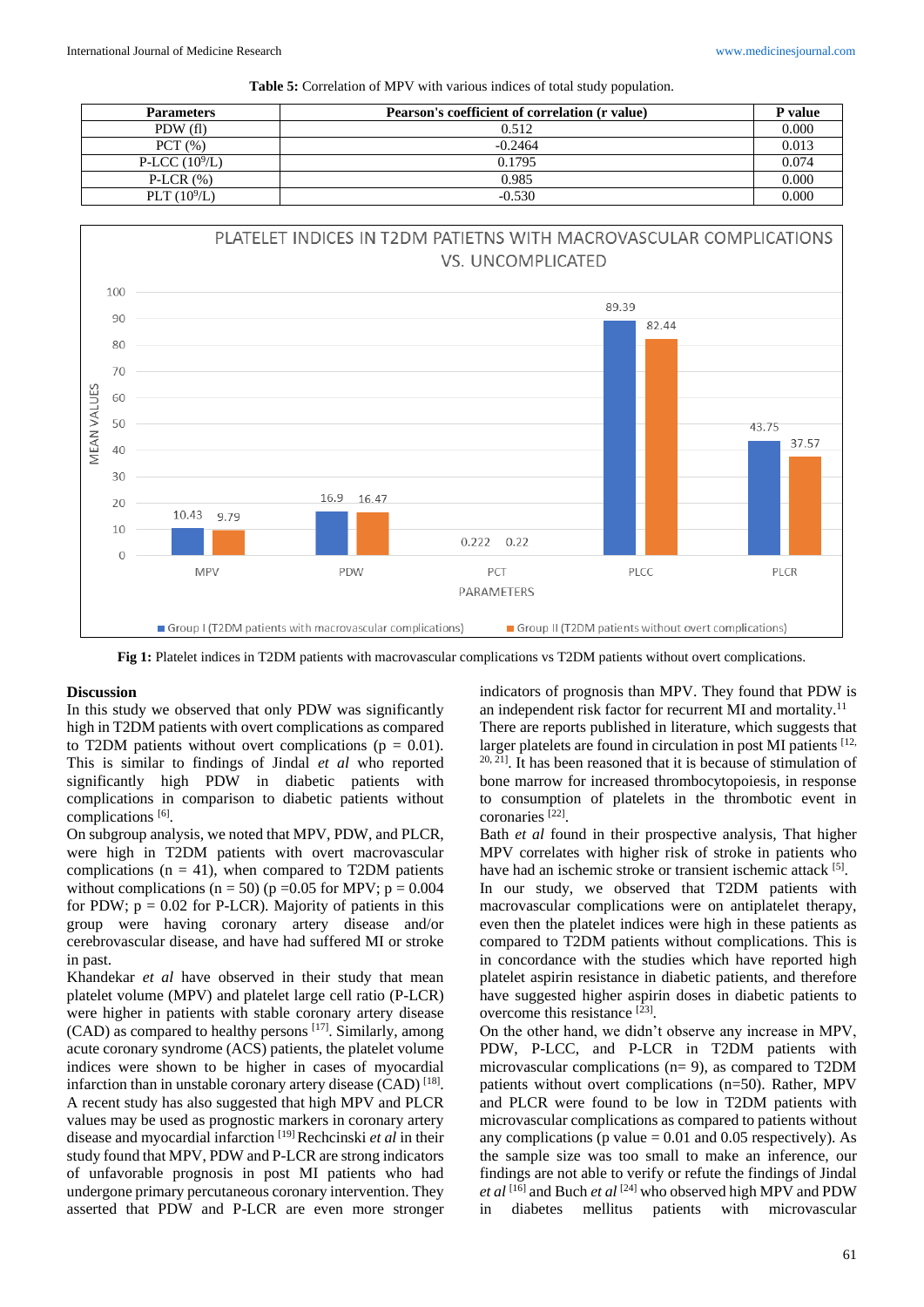complications when compared with diabetes mellitus patients without complications. Papanas *et al* [25] have also noted higher MPV in diabetic patients with microvascular complications including retinopathy.

In contrast to these studies, Giovanetti *et al* [26] have reported no significant variations in platelet indices in patients of hypertension or diabetes mellitus as compared to healthy subjects. They also reported no difference in platelet indices in relation to hyperglycemia, use of aggregation inhibitors, anticoagulants, antihypertensive agents or hypoglycemic medications.

We also observed that MPV was not associated with duration of diabetes and HbA1c. These findings are consistent with the findings of Yenigun *et al* [27] who observed no association between MPV and HbA1c and duration of diabetes mellitus. In contrast to these findings, a statistically significant correlation between MPV and duration of disease, has been observed by Kodiatte et al<sup>[28]</sup>.

In our study, the platelet count in the two groups was comparable, hence the effect of platelet count on platelet indices may be ruled out. This finding is consistent with the findings of Hasan et al <sup>[29]</sup>. An inverse relationship was noted between MPV and platelet count  $(p \le 0.01)$  which corroborates with the results of Giovaneti *et al* and Jackson et al <sup>[26, 30]</sup>. A positive correlation was noted between MPV and PDW ( $p < 0.01$ ). A positive correlation was also noted between MPV and PLCR (p value  $< 0.01$ ).

We observed that the values of P-LCR were persistently high in T2DM patients with macrovascular complications, including coronary artery disease and cerebrovascular disease. The values are statistically significant, and a clear difference can be noted as compared to the values of P-LCR in the T2DM patients without overt complications. Hence, P-LCR appears to be the most promising platelet parameter which may be taken as a surrogate marker of macrovascular complications in T2DM patients, especially those related to thrombotic events.

The small sample size was a limitation, especially, we are not able to make a comment on the platelet indices in T2DM patients with microvascular complications. This is a crosssectional study, and we are not able to determine, what was the actual status of the platelet indices in T2DM patients, before the occurrence of the complications. Therefore, the contradictory plausibility of the increase in the values of platelet indices, as a result of the complications themselves, remains to be ruled out affirmatively. Thus, a large prospective study is required to further examine the association of platelet indices with the thrombotic events in T2DM patients, and to assess the usefulness of raised platelet indices as markers of impending macrovascular complications, such as myocardial infarction and ischemic stroke.

#### **Conclusion**

It may be concluded from the study that the MPV, PDW and P-LCR, tend to be higher in T2DM patients with overt macrovascular complications, as compared to T2DM patients without overt complications. Among these P-LCR appears to be the most promising platelet parameter, which may be taken as a surrogate marker of macrovascular complications in T2DM patients. A large prospective study is required to draw an inference about the utility of platelet indices as markers of impending thrombotic events in T2DM patients.

#### **References**

- 1. Warrell DA, Cox TM, Firth JD, Benz ET. Oxford Textbook of Medicine. 4th ed. Oxford University Press. New York,2012,111-21.
- 2. Powers A. Diabetes Mellitus: Complications. In: Kasper D, Hauser L, Jameson J, Fauci A, Longo D, Loscalzo J, eds. Harrisons's Principles of Internal Medicine, 19th ed., New York, McGraw Hill Publishers, 2422-30.
- 3. Grant PJ. Diabetes mellitus as a prothrombotic condition. J Intern Med*,*2007:262:157-72.
- 4. Balasubramaniam K, Viswanathan GN, Marshall SM, Zanam AG. Increased atherothrombotic burden in patients with diabetes mellitus and acute coronary syndrome: a review of antiplatelet therapy. *Cardiol Res Pract,*2012:2012:909154. doi:10.1155/2012/909154
- 5. Bath P, Algert C, Chapman N, Neal B. PROGRESS Collaborative Group. Association of mean platelet volume with risk of stroke among 3134 individuals with history of cerebrovascular disease. Stroke,2004:35(3):622‐26. Doi:10.1161/01.STR. 00001 16105.26237.EC
- 6. van der Loo B, Martin JF. Megakaryocytes and platelets in vascular disease. Bailleres Clin Haematol*.*1997:1: 109-23.
- 7. Bath PM, Butterworth RJ. Platelet size: measurement, physiology and vascular disease. Blood Coagul Fibrinolysis,1996:7:157-61.
- 8. Vagdatli E, Gounari E, Lazaridou E *et al*. Platelet distribution width: a simple, practical and specific marker of activation of coagulation. *Hippokratia,*2010:14:28-32.
- 9. Briggs C, Bain BJ. Basic haematological techniques. In: Bain BJ, Bates I, laffan MA, Lewis SM, editors. Dacie and Lewis Practical Haematology. 11<sup>th</sup> ed. Churchill Livingstone 2011, 30-51.
- 10. Kaito K, Otsubo H, Usul N *et al*. Platelet size deviation width, platelet large cell ratio, and mean platelet volume have sufficient sensitivity and specificity in the diagnosis of immune thrombocytopenia. *Br J Haematol,*2005:128:698-702.
- 11. Rechciński T, Jasińska A, Aleksandra, Foryś J *et al*. Prognostic value of platelet indices after acute myocardial infarction treated with primary percutaneous coronary intervention. Cardiology Journal,2013:20(5):491-8. Doi: 10.5603/CJ.2013.0134
- 12. Endler G, Klimesch A, Sunder PH. Mean platelet volume is an independent risk factor for myocardial infarction but not for coronary artery disease. Br J Haematol,2002:117:399-404.
- 13. Hekimsoy Z, Payzin B, Ornek T, Kandoğan G. Mean platelet volume in Type 2 diabetic patients. *J Diab Compl,*2004:18:173-6.
- 14. Tavil Y, Sen N, Yazici HU *et al*. Mean platelet volume in patients with metabolic syndrome and its relationship with coronary artery disease. *Thromb Res,*2007:120:245-50.
- 15. Ates O, Kiki I, Bilen H *et al*. Association of mean platelet volume with the degree of retinopathy in patients with diabetes mellitus. Eur J Gen Med,2009:6:99-102.
- 16. Jindal S, Gupta S, Gupta R. Platelet indices in diabetes mellitus: indicators of diabetic microvascular